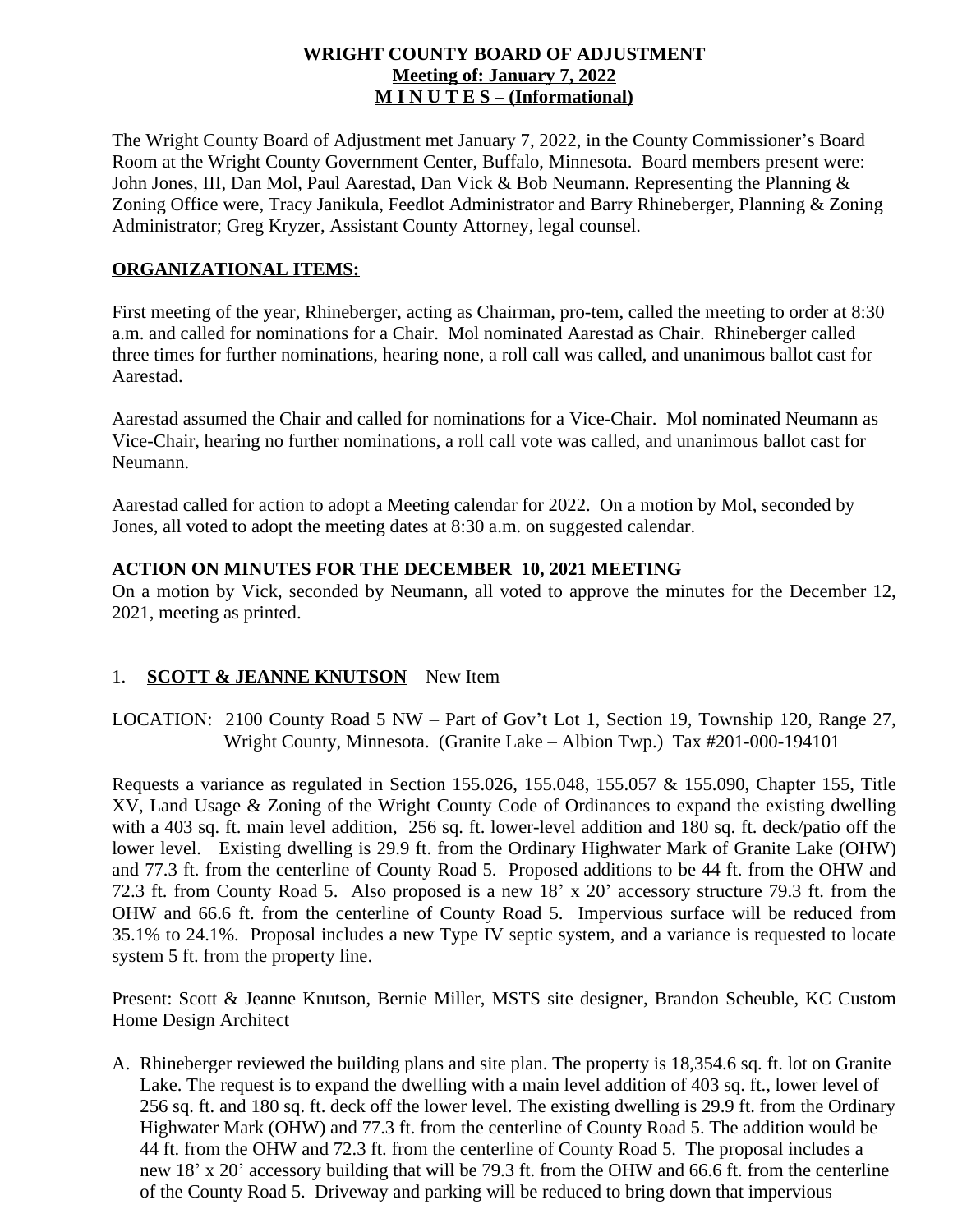coverage from 35% to 24%. Included in the request is a variance for a new Type IV septic system, to be located 5 ft. from the property line. Building plans and current home photos were displayed and reviewed. In 1999, the Board approved the addition of the porch. The Town Board did give approval for all the variances. The neighbor, near the septic system, did reply that they are not in favor of the septic system variance, as it is 5 ft. from their property line.

- B. S. Knutson stated that when the property was originally purchased it worked well for their family as a seasonal home. As they have grown it has become evident that if they would like to use the property year-round the space is not big enough. Proposed plan allows for a larger kitchen, another bathroom, and an additional bedroom. The septic system and well will both be replaced.
- C. Miller worked with an architect to address the building goals while he addressed the septic system and impervious coverage. The building lot coverage will go from 6.1% to 9.5%. A huge challenge is the County Road with the 130 ft. setback. Rhineberger – the County Highway Department did give approval with the structure being 66 ft. from the centerline. There have been other variances in the area for accessory structures and the Highway Departments general policy is they do not want to see anything closer than 66 feet in this area. Miller – the accessory building will be more of a storage building and not really a garage. The proposed septic system is a Type IV to be located 5 ft. from the property line. A septic system must be setback 10 ft. from anything other than a house and 20 ft. from a house. The philosophy is that septic system code requires a 10 ft. setback for situations that do not require a survey. Ten feet is a good buffer distance when an exact property line is not known. The neighbor's concern is that the septic system will leak or overflow onto their property and to the lake. The Type IV system is the most monitored system out there, with 3 alarms, alarm notification if not treating and is serviced annually with a report going to the County. This type of system is checked more than any other type of system. A standard septic system is only required to be checked when a property changes hands. There is a risk with any septic system but with a Type IV there are so many built in check systems therefor the chance of failure is minimal. There is a possibility to adjust the location of the septic system, however, it would not meet the lake setback and will be closer to the house.
- D. Aarestad called for public comment. No one from the public stepped forward.
- E. Neumann stated he was involved in the discussion at the Albion Township meeting. If this was a bare lot any type of building would require some type of variance, with the lake and road setbacks overlapping a variance is inevitable. There is just no way to do anything on this property without some type of variance. The 5 ft. septic setback is not ideal but as Miller explained if it is moved to meet the 10 ft. setback it just moves closer to the house and lake. When looking at the neighboring property there is a capped well and the driveway angles in a way that it is unlikely someone would build near the septic system. The proposed addition would be no closer to the lake. Questioned if at the Township meeting it was discussed that the sheds would be removed. S. Knutson– there is no plan to remove either shed. The plan is to move a shed onto their property, as it currently is on the neighbor's land, which came to light with the survey. Neumann – understanding from the Township meeting was that the sheds would be removed to build the new one. Miller – proposal includes 152 sq. ft. for sheds, and they were both included in the square footage calculations of impervious and building coverage. Neumann - with the addition, septic location and where the new well will be going he is okay with the proposal.
- F. Mol questioned the driveway situation as it appears there is a shared driveway on both sides. S. Knutson – there is an easement for both driveways. Mol – concern is access being cut off by a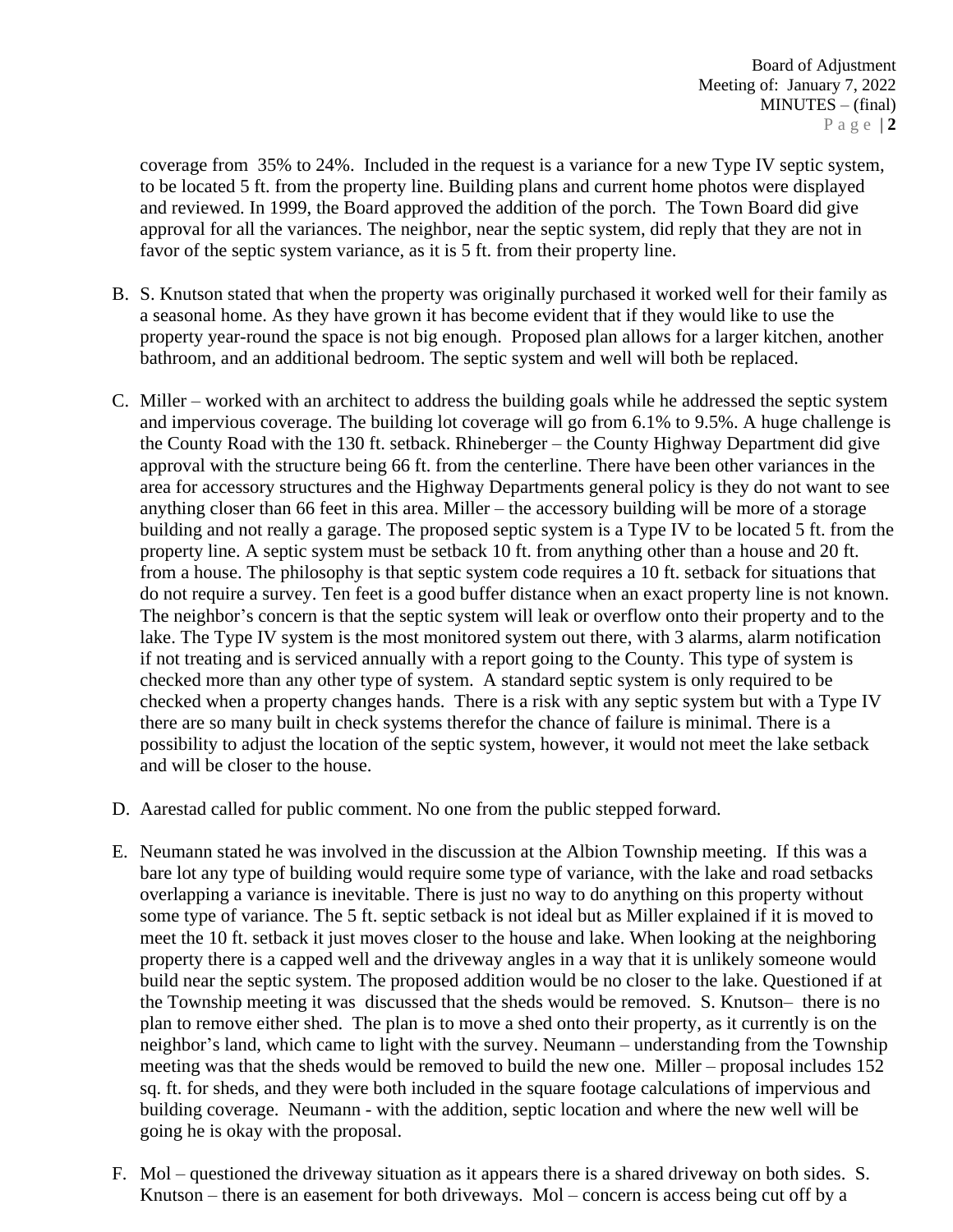neighbor. S. Knutson confirmed they are recorded easements. Mol questioned Rhineberger if the two small buildings are considered water-oriented structures. Rhineberger – have not addressed them in this case. If they are both in front of the dwelling, they would be water-oriented structures. Lots where the lake and road setbacks overlap this is harder to interpret. If a structure is back behind the furthest encroachment of the house, one could question if it is considered a water-oriented structure. Lakeshore fence rules are allowed in a similar fashion. A fence must meet the lake setback or be no closer than the closest portion of the dwelling. It is up to the Board to decide how to address these buildings. In this case the buildings already exist and with their locations he feels Staff would not put a lot of effort into having them removed. Mol – with the explanation from Rhineberger and confirmation the one building will be moved off the property line, he is okay with the building locations. Concerned with the addition to the house and added water runoff. The plans do not show how extra water runoff will be addressed. The house being roughly 33' from the lake, concern is in the future an extra deck or patio would be wanted. J. Knutson – have explored impervious pavers. S. Knutson commented there are no plans to add additional decks or patios. Miller – the lot is at 24.1 % leaving about 100 sq. ft. above this plan. A paver walkway around the house would still be under the 25% limit. The existing deck on the plan is listed as 'deck' because it is wood. Because it is only 18" off the ground, so by definition, a patio. There are areas on the lot where water runoff could be addressed. The lot is very flat; therefore, water does not flow fast or shoot straight to lake. The west side has an area where runoff could flow fast, but that is not coming from the house. Agreed a stormwater management plan could be included. Mol – with a new shed and addition to the house he would appreciate seeing a stormwater management plan. If this was a new build the Board would most likely want to see more of a setback from the lake and more of a variance with the road. Recognizes there is a hardship with the overlapping lake and road setbacks. Would like to make sure they are doing what can be done to protect the lake. Rhineberger – with the topography, a raingarden might not be the best option. There is not the high speed of water flow because the drop in elevation is not there. The location of the riprap will help diffuse water runoff. A vegetative buffer would be a more ideal option for this lot. A no mow vegetative strip is nice and easy for Staff to monitor and address if not properly maintained. Mol stated he is comfortable with the driveway easement. The septic system being 5ft. from the lot is not a concern. As explained, the Type IV systems are watched more closely than any other septic system. Confident the system will not be an issue and the in past the Board has granted 5 ft. variances.

- G. Jones stated that other members addressed his concerns. He recognizes the difficulty this lot presents and is comfortable with the request.
- H. Vick the request is a modest improvement. Concern that the neighbor, who has concerns, is not at the meeting to address those concerns. Hesitant on going through without those concerns being addressed. Would like to see the shed, being moved back onto the property, moved so it meets the required setback or be moved up closer to the house. Rhineberger – that would be up to the Board on what they want to see. The Board addressed a similar situation on a Natural Environment Lake where a water-orientated structure is not allowed. In that case, the Board allowed the building to be moved up by the house. In this case one water-orientated structure is allowed but there are two buildings that could be considered water-orientated structures. It is up to the Board how they want to address these buildings and their locations. There are options for both sheds to be shuffled or removed. Because they are existing Staff is fine where they are proposed to be located. Vick questioned if the neighbor with concerns made it to the Township meeting. Neumann confirmed that he did not attend the Albion Township meeting.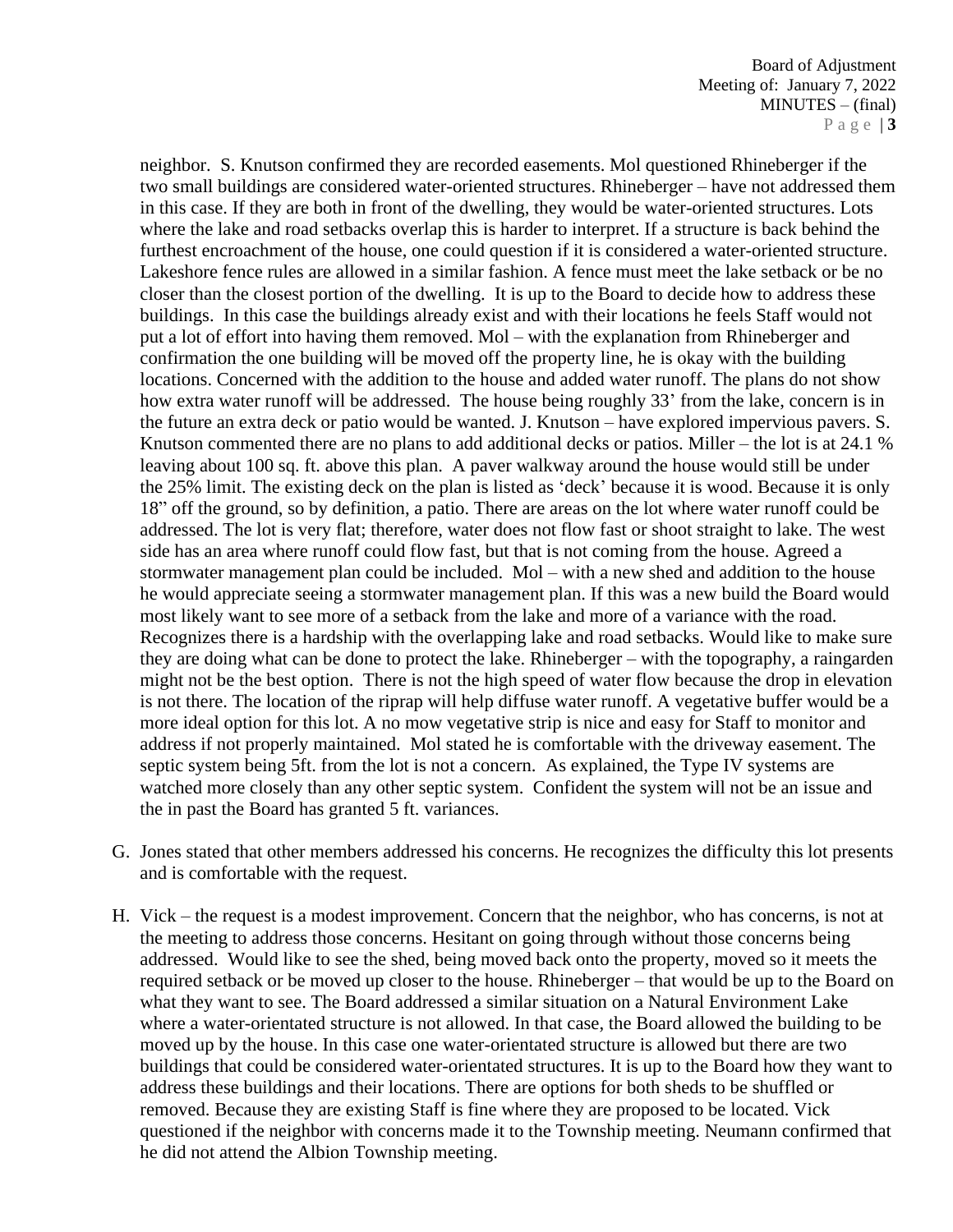- I. Miller if the Board approves the request the neighbor has stated intentions to appeal the decision. Questioned what the basis would need to be for an appeal. Kryzer – anyone has a right to appeal the Boards decision. Miller – the alterative of moving the septic system 10 ft. from the property line would move the system closer to the lake, at 72.1 feet. The house setback would go from 19 ft. to 15 feet. Kryzer – not aware of how the Boards discussion could be characterized as arbitrary or capriccios in any manner. The Board has been reasonable addressing and articulating the practical difficulty in this situation. If someone, who is not present to comment directly to the Board, thinks that their statement that is not in the record makes the decision arbitrary or capricious, then they can appeal to the District Court. Kryzer addressed the applicants and Board stating that if this request is approved the Boards decision will be adamantly defended.
- J. Aarestad concurs with what was said by the other members. Appreciated comments and clarification on the septic system. Recognizes there is a hardship and feels the addition is modest and reasonable. The impact of the addition on the lake is minimal with most of the expansion being roadside. The neighbors appear to be even closer to the road than the addition. Feels the plan is reasonable.
- K. Vick moved to grant a variance as regulated in Section 155.026, 155.048, 155.057 & 155.090, Chapter 155, Title XV, Land Usage & Zoning of the Wright County Code of Ordinances to expand the existing dwelling and new storage building according to the plans approved are according to the plans submitted, marked Exhibit "A" - building plans, and Exhibit "B" - septic system site plan. Conditions: Stormwater management plan to be submitted at the time of the building permit. The shed nearest the lake will be moved onto the property and meet the 10 ft. side yard setback. Seconded by Mol.

*DISCUSSION: Miller questioned if the shed needs to be 10 ft. off the property line or the lake. Vick stated he is addressing the side property line. The shed is already being moved; he would like to see it meet that 10 ft. setback to the property line. S. Knutson – if moved 10 ft. off the line not sure it will work and they might need to just remove it at that point. Vick – questioned what is preventing them from meeting that 10 ft. mark. S. Knutson – there is an existing firepit. Vick – would like to see it meet that 10 ft. setback.* 

VOTE: CARRIED UNANIMOUSLY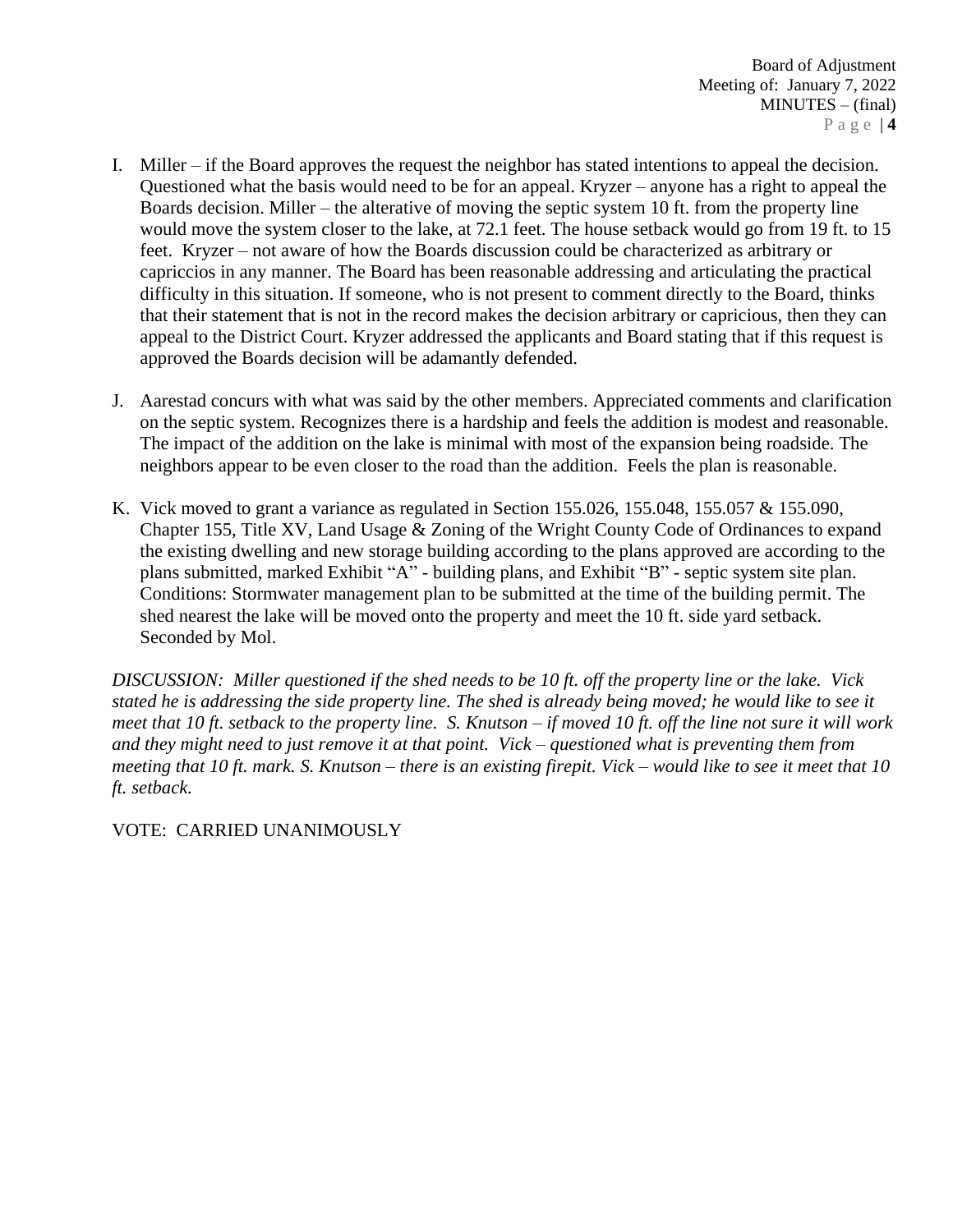## 2. **ALICE A. COUDRON** – New Item

LOCATION: 2575 143<sup>rd</sup> St. NW – E 1/2 of SW 1/4 and W 1/2 of SE 1/4 lying south of 143<sup>rd</sup> St. NW, all in Section 22, Township 122, Range 26, Wright County, Minnesota. (Silver Creek Twp.) Tax #216-100-224300, -224200 & -223104

Requests a variance of Section 155.026, 155.048(G) Chapter 155, Title XV, Land Usage & Zoning of the Wright County Code of Ordinances to allow the remaining available "entitlement" from land owned by Coudron being 216-100-224300 to remaining 15-acres of lot of record that adjoins to the north.

#### Present: Alice Coudron

- A. Rhineberger reviewed the involved parcels. One is a 14.97-acre lot-of-record. Right now, it is 20 acres with an existing approved deed restriction to split off 5 acres. If a lot-of-record is over 10 acres the entitlement can be divided off and leave the rest as restricted, which is what was done in this situation. On record there is approval to divide off the buildings and 5 acres in the northwest corner leaving the 14.97 acres restricted. The Board will need to include in their motion that division be completed as part of this process. With the acreage owned to the south there are two entitlements, one of which is used by the existing farmstead. The request is to move the one remaining entitlement to what would be the 14.97-acre restricted parcel, which is over the 10-acre limit allowed administratively. Administratively they could divide the 5 acres, they are already approved for, and then combine the rest of the parcels into one large lot and divide off no more than 10 acres. Going through that process is not practical with what is already present and would leave a 5-acre strip. There is not a variance needed for tillable ground, strictly the division of the oversized lot. Approval from the Town Board was received.
- B. Kryzer questioned if the items in the Beacon aerial photo are compliant with the junk ordinance. Rhineberger stated that as far as he was aware the parcel is compliant. There is a basement from a previous structure. Coudron confirmed that is the case. Rhineberger stated that it should be made very clear in the motion that before anyone occupies the structure, proper building permits need to be obtained or structure removed. This structure is not currently permitted as habitable space.
- C. Mol stated he is familiar with the location and property. Knows that there was dirt moved onto the property for the I-94 Interstate road project and questioned if that dirt was moved or will be moved. Coudron – about half has already been removed and there are plans to disperse the rest. Mol – does not have a lot of opposition to the request. Lives near the location and knows of the noise that comes from I-94, so if someone wants to build a house along I-94 that is their choice.
- D. Jones stated he is a neighbor and therefore will recuse himself from the discussion.
- E. Vick stated he does not have a lot of opposition. Questioned if it is a foundation on the lot or a building that could be moved into. Coudron – a basement of an old house and cannot be lived in. Vick – as long as it is removed before anything is built.
- F. Neumann this size lot is too big to mow and too small to farm, therefore does not like to see them. Not familiar with the property but wonders if there could be issues with livestock on acreage over 10. Rural area but is this a lot and location where we want to see 15-20 horses. Mol – this property is unique with the location to the freeway. If the same parcel was 2 miles off the freeway, he would have the same concern with animals. Does not foresee someone wanting to build a large horse arena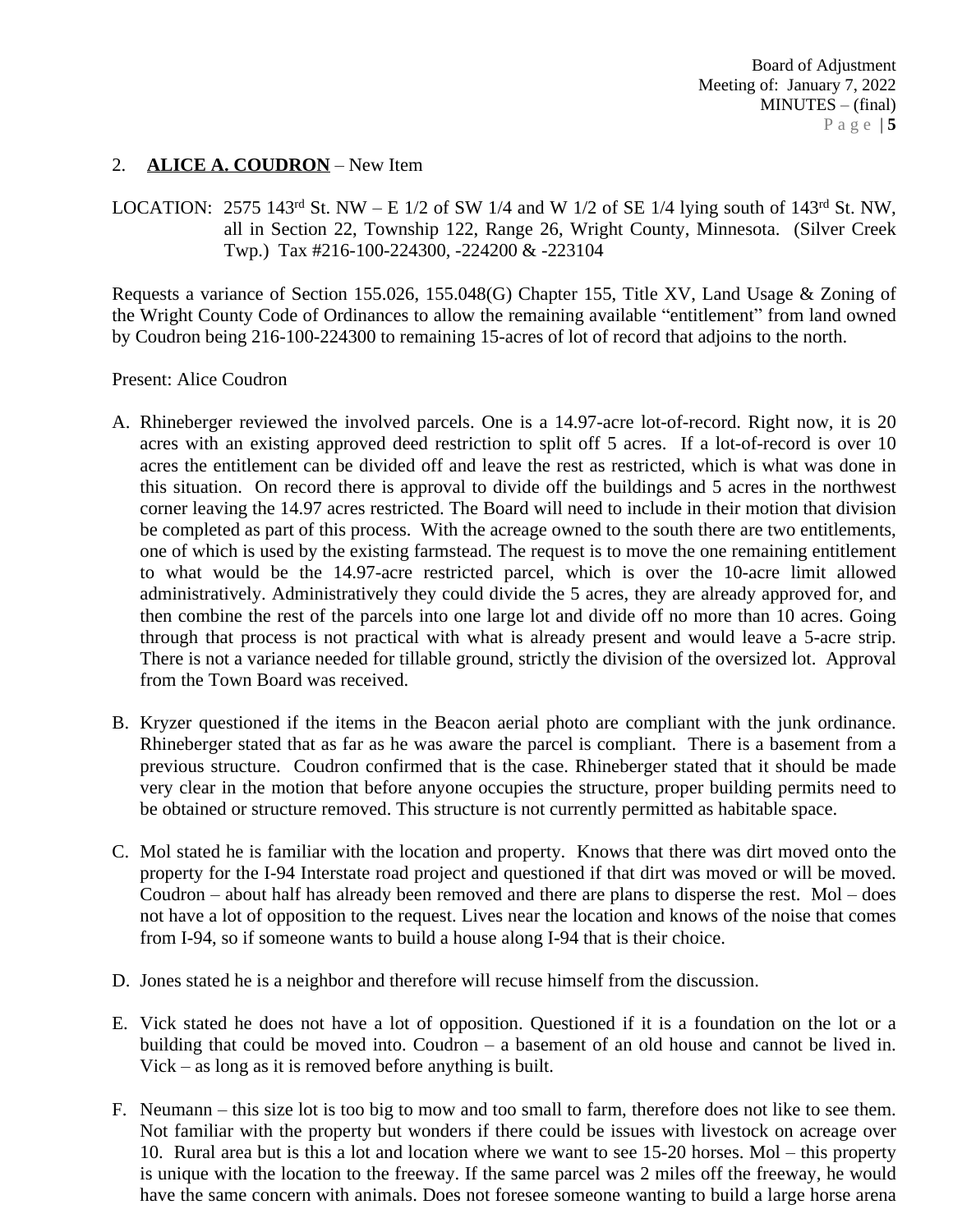or similar in this area. With the amount of traffic going by on I-94 it will be noticed if this becomes a junk yard or has issues. Neumann – concern of businesses on the property. Rhineberger – in the General Agricultural (AG) district, businesses are allowed with the proper Conditional Use Permit (CUP). That same question would come up with any AG parcel this size. By definition, a parcel this size would have no limit on accessory structure size but does have a 15% building coverage limit. That would be an extremely large number of pole buildings. This area is not zoned for commercial operations, but a contractor's yards or home extended business could be allowed with the proper CUP. Neumann – with the I-94 visibility this would be an ideal location for signs and advertisement for a contractor or business. Rhineberger – there is a sign ordinance with specific rules for setbacks and size. Not knowing the exact rules, he does believe the setback is enough that in this area it would be difficult to see and not ideal. Neumann stated he would like to see animal unit restriction set. Janikula suggested setting a 9.9 animal unit limit.

- G. Aarestad does not see that moving an entitlement would drastically change anything. Agrees with setting the 9.9 animal unit limit.
- H. Vick motion to approve a variance to allow the remaining available "entitlement" from land owned by Coudron being 216-100-224300 to remaining roughly 15-acres of lot of record that adjoins to the north. Conditions: 1) Subject to the condition that it is limited to 9.9 animal units or less. 2) The existing foundation must be removed prior to any building permit being issued. 3) A deed transferring the 5 acres be completed prior to the Deed Restriction for the movement of the "entitlement" being processed. Subject to survey and new legal description. Motion seconded by Mol.

VOTE: IN FAVOR: Mol, Vick, Aarestad, Neumann ABSTAINED: Jones MOTION PASSED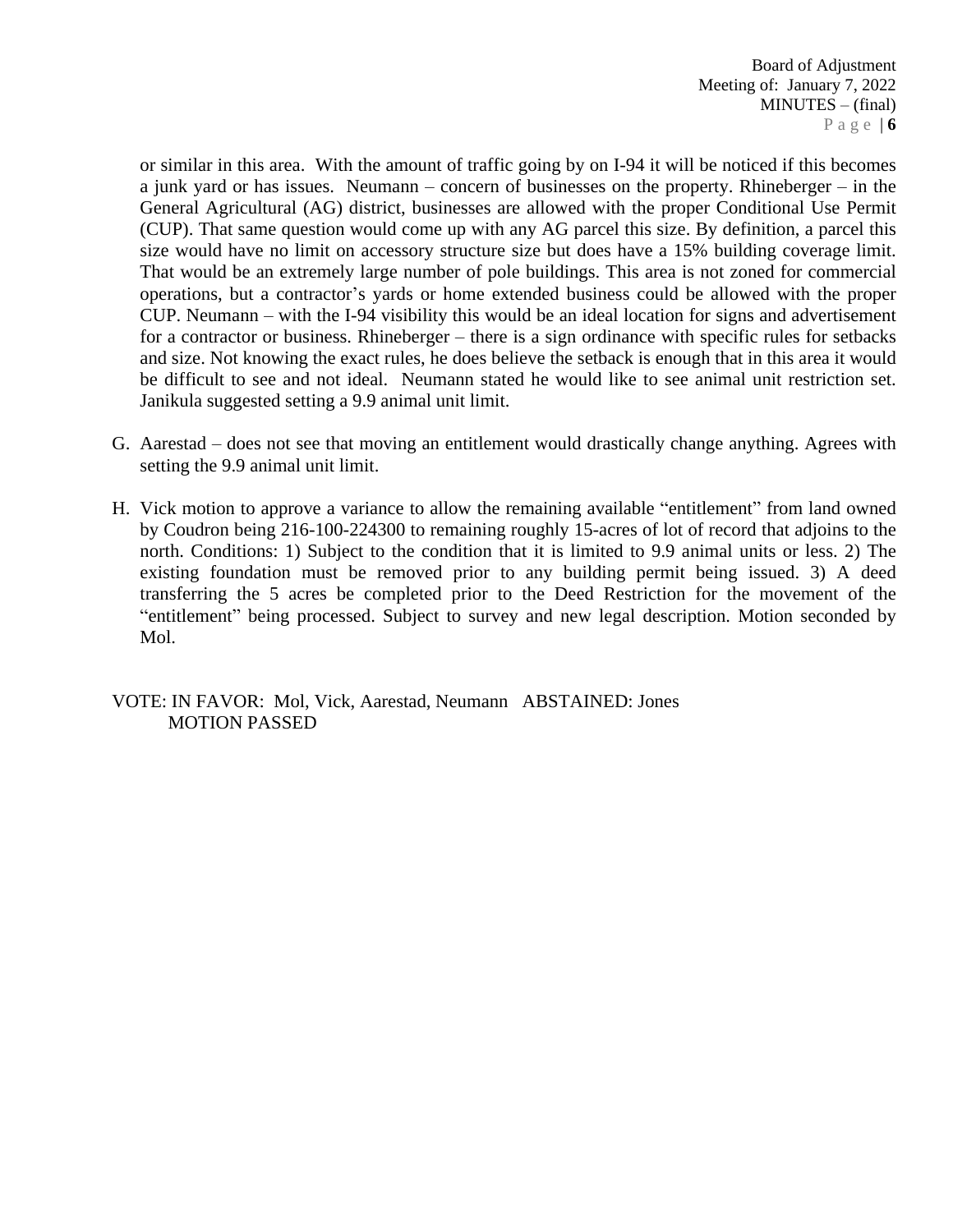#### 3. **RYAN NELSON** – New Item

LOCATION: 398 & 338–  $120^{TH}$  Street – Gov't Lot 1 & 80 rods of Gov't Lot 2 & part of W 1/2 of SE 1/4 of Section 36, Township 122, Range 26, Wright County, Minnesota. (Silver Creek Twp.) Tax# 216-100-361304 & -361301 Owners: Nelson Acres LLC & Rowe

Requests a lot line adjustment as regulated in Section 155.026(E)(2), 155.048, Chapter 155, Title XV, Land Usage & Zoning of the Wright County Code of Ordinances to attach 20 acres from tax parcel #216-100-361301 to the Rowe property lying to the south, tax Parcel #216-100-361304.

#### Present: Ryan Nelson

- A. Rhineberger displayed map to show the location with the proposed lot line. The property is in Silver Creek Township. The request is for a lot line adjustment to attach approximately 20 acres from the Nelson Farm to Rowe's property. Proposal is to divide off the wooded acres and a portion of the pond that will be attached to the Rowe's property. Request is strictly a lot line adjustment with no transfer of building entitlements. If the Board is considering approval the motion should include subject to a survey and Deed Restriction with a parcel combination or Administrative Order. The Township has approved. No neighbor responses received.
- B. Nelson purchased the property to farm. The wooded area and pond do not generate any revenue. An irrigation system will be installed for the field area, which is the reason for the jog in the property line. The irrigator base will be in that location of the small jog. Everything that will be under irrigation and farmed will be retained in ownership. The entitlements will stay with the farm.
- C. Jones knows the location. Does not see a problem and feels it will be beneficial for the area.
- D. Vick questioned the entitlement but that was addressed and therefore does not see a problem with the request.
- E. Neumann likes to see situations when you have a willing buyer and seller, and both are okay with what they are getting. He can see why the line is not directionally straight and is satisfied with the request.
- F. Mol concern with the parcel being land locked and making sure it is clear there are only two other property owners that could purchase the land. Wants to make sure that if the properties stay with separate tax parcel numbers, they are required to stay owned in common. Nelson – the intention is not for them to be separate parcels. Rhineberger – with separate Tax ID's the issue comes up where there is a mortgage on only one parcel and therefore not included in the foreclosure process. In these cases, we have seen a land locked parcel left off on its own. An Administrative Order does not supersede foreclosure law. The other issue that comes up is when a parcel is sold under Contract for Deed. An Administrative Order cannot not be done when two parcels are not owned in the exact the same way. If the Board approves this request, Staff would like it to be clear that a Fee Title Transfer be done when property is transferred. Rowe stated there is no loan involved so there should not be a problem combining the properties, which is his intention. Rhineberger reiterated that the properties need to be owned in the exact same way for a parcel combination to be completed. This means that if the current property is owned as husband and wife the new property needs to be purchased as husband and wife.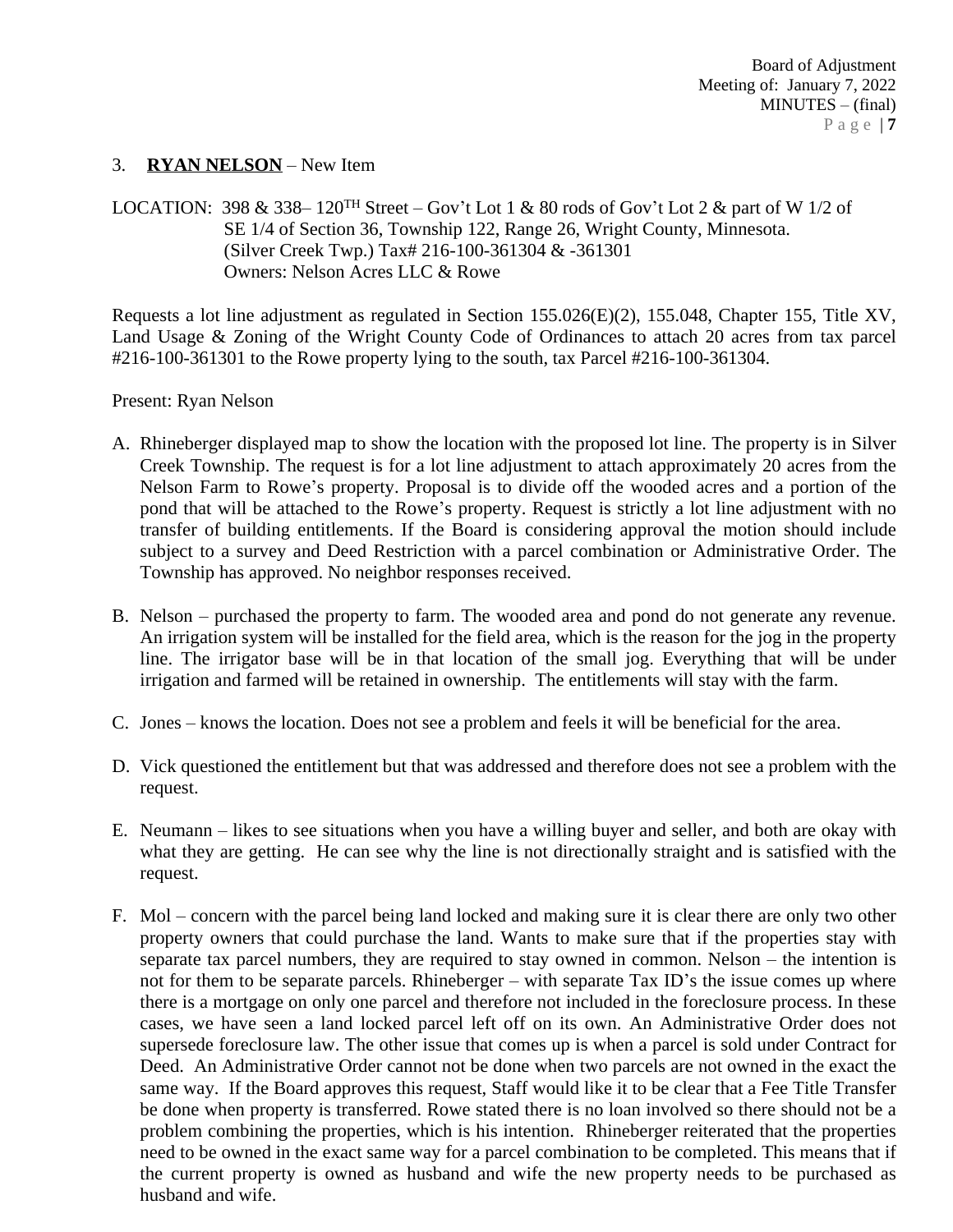- G. Aarestad stated he is in favor of the request.
- H. Mol motioned to approve a lot line adjustment as regulated in Section 155.026(E)(2), 155.048, Chapter 155, Title XV, Land Usage & Zoning of the Wright County Code of Ordinances to attach 20 acres from tax parcel #216-100-361301 to the Rowe property lying to the south, tax Parcel #216- 100-361304. Subject to survey and completion of Auditor's Combine Form; to be completed by December 31, 2022. If the 20-acres can't be joined under the existing Tax ID a separate administrative order will be required. Seconded my Neumann.

VOTE: CARRIED UNANIMOUSLY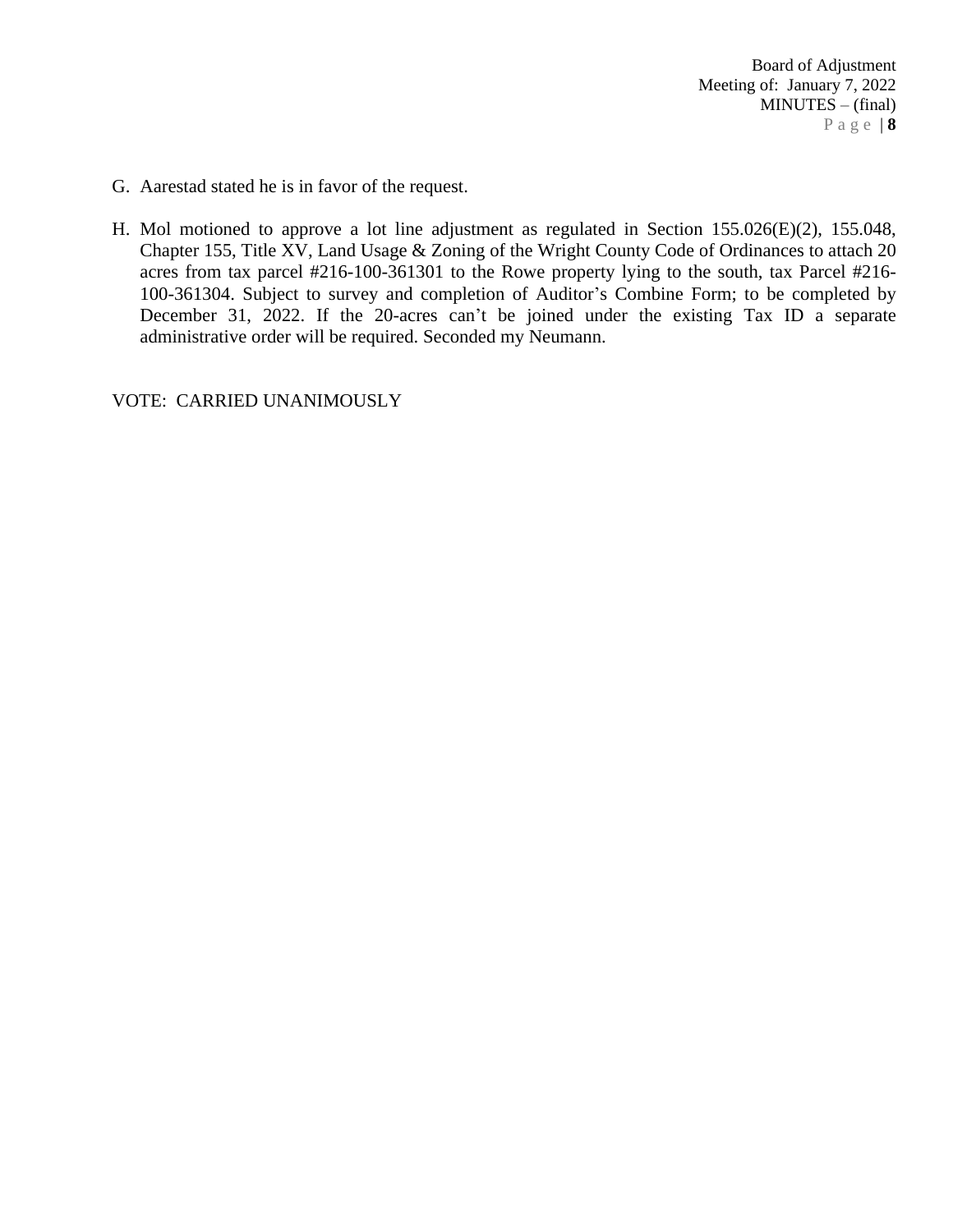Board of Adjustment Meeting of: January 7, 2022 MINUTES – (final) P a g e | **9**

### **ADMINISTRARTIVE DISCUSSION:**

Kryzer addressed the Board regarding the move to the new Government Center. A date will be scheduled in February to do a walk through with the Board and discuss the new audio system.

Rhineberger stated he was contacted by the contractor for the Becker variance that the Board previously approved. The property is on the north end of Lake John with the approval for picking up the house and adding a full basement. According to the contractor, the construction costs are getting to the point where it would be more feasible to rebuild the entire structure. The contractor confirmed the approved building plans will be used. Rhineberger gave approval to move forward with a complete rebuild as long as there are no changes to location, height, or build itself. There was minor discussion amongst the Board. The Board members felt a full rebuild would be reasonable if the plans presented and approved were followed.

Rhineberger – with a change in Administration comes a change in Ordinance interpretation. There are times when language can be extremely vague and open for interpretation. The Administrator decides how to interpret the rule and determines if a decision can be done in office, with Administrator approval, or will be required to be heard by the Board. Rhineberger went on to specifically address and read the Ordinance section regarding the altering of existing lots. Historically the Board has heard requests for lot line adjustments that are not a full quarter quarter section, but at the same time what is remaining meets the intent and sprit of the Ordinance. There is a point when administratively some of these lot line adjustments could, theoretically, be approved by the Administrator and not come before the Board. Rhineberger voiced that he would like to hear the thoughts of the Board members on ones similar to what they just heard with the Nelson request. What was approved by the Board and the conditions placed on the approval are no different than what would be required with an administrative approval. Mol – not having to go before the Board would save citizens time and money for the same outcome. Rhineberger – on requests that are more unique he would consult with legal counsel and determine if the decision should be presented to the Board for review. Vick questioned if Administration denied the request would it cause an issue for the County. Rhineberger - Administrative decision can be appealed to this Board. The same language and area of interpretation comes up on smaller lake lots. Neumann - by going before the Board, if there is a questionable situation, then the Board is the one addressing the request and the weight is not put on the Administrator. He does not want to see Planning and Zoning, or the Administrator get the reputation of always approving requests. By the Board making the decision it is five members making comments and deciding not a single person. Vick – going before the Board gives neighbors a chance to address concerns and ask questions. Rhineberger stated his intentions was to mention the situation and hear the Boards opinion and thoughts.

Meeting adjourned at 9:30 a.m.

Respectfully submitted,

Barry Rhineberger Planning & Zoning Administrator

BR:sld

Cc: Board of Adjustment Applicants/Owners